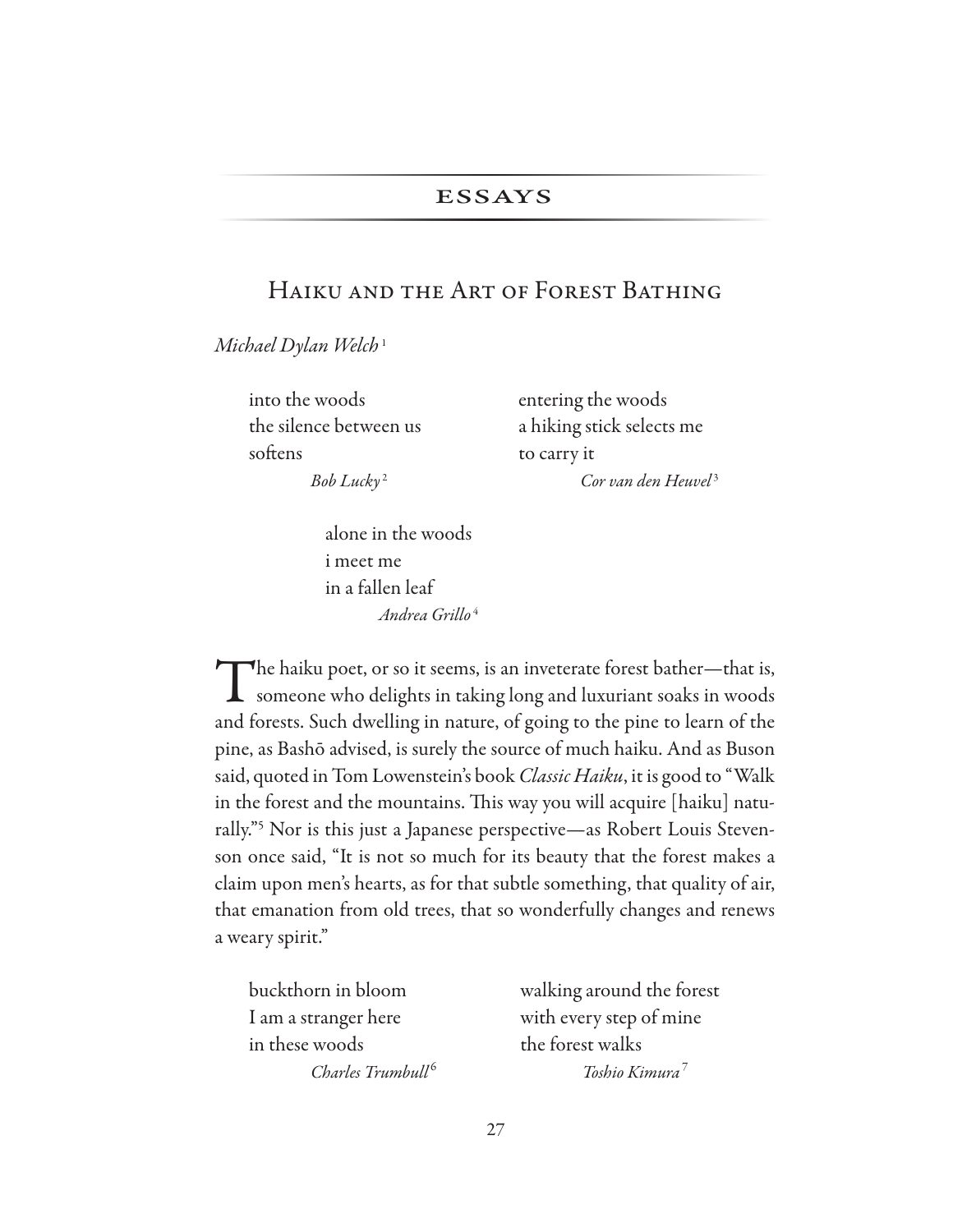Thoreau said, "Every walk is a sort of crusade." The renewal offered by forests is not given just to haiku poets, of course, but to everyone. More than thirty-fve years ago the Japanese government even thought it should be mandated—or strongly encouraged. So it instituted a program that it called *shinrin-yoku*, which has been translated as "forest bathing." According to an article by Eva Selhub and Alan Logan in *Mother Earth News*, this program was designed to reconnect the Japanese people with the forestlands around them:

In 1982, the Forest Agency of the Japanese government premiered its shinrin-yoku plan. In Japanese shinrin means forest, and yoku, although it has several meanings, refers here to a "bathing, showering or basking in." More broadly, it is defned as "taking in, in all of our senses, the forest atmosphere." The program was established to encourage the populace to get out into nature, to literally bathe the mind and body in greenspace, and take advantage of public owned forest networks as a means of promoting health. Some 64 percent of Japan is occupied by forest, so there is ample opportunity to escape the megacities that dot its landscape.<sup>9</sup>

| train window                 | losing it                  |
|------------------------------|----------------------------|
| I reflect                    | the way finds me $-$       |
| into the woods               | woodland hike              |
| Zoanne Schnell <sup>10</sup> | Penny Harter <sup>11</sup> |

Forest bathing is not just a mystical renewal, either, but a source of various other benefts, not to mention the poetic inspiration that haiku poets receive. We may think of forest bathing as giving us healthy doses of Vitamin N. N for nature. It's a kind of spiritual therapy. But forest bathing provides more than that. In *Alive*, an online journal for natural health and wellness, Will Ricther wrote that forest walking imparts physical health benefts as well as spiritual ones. Indeed, Richter explains why it's valuable to take a leisurely walk in the woods:

The result? A host of health benefits, including a boosted immune system, an increase in cancer-battling proteins, and improved blood pressure,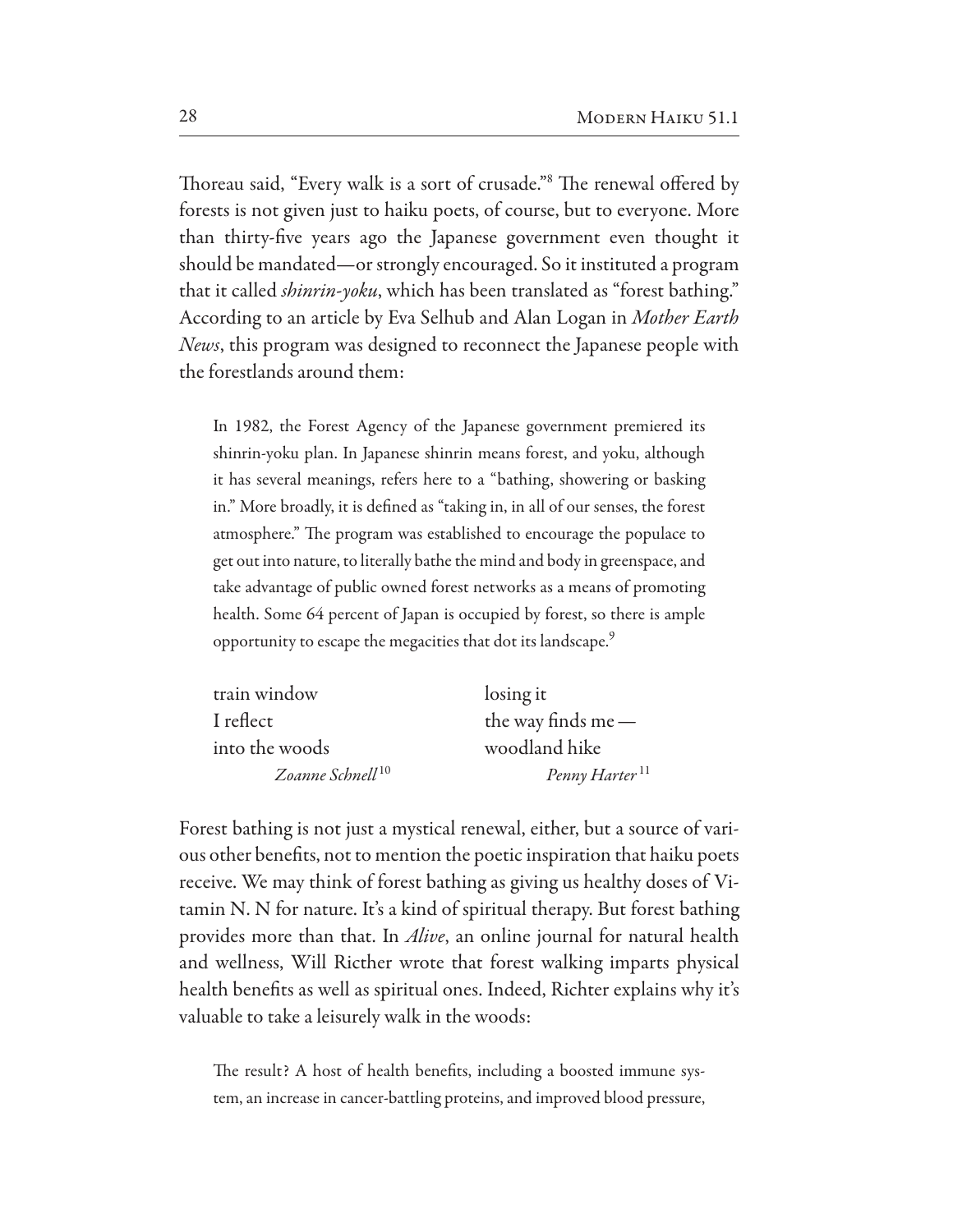among others. Studies have also found psychological benefts, with forest bathers seeing signifcant increases in positive feelings and decreases in negative feelings.<sup>12</sup>

Of course, haiku poets hardly need convincing that it's a wonderful world out there, but here's a passage from David Guterson's *Snow Falling on Cedars* that provides a sense of forest bathing in exquisite detail:

Hatsue found herself walking in the woods later that afternoon. It was getting on toward the end of February, a time of only bleak light. In spring great shafs of sun would split the canopy of trees and the litter fall of the forest would come foating down—twigs, seeds, needles, dust bark, all suspended in the hazy air—but now, in February, the woods felt black and the trees looked sodden and smelled pungently of rot. Hatsue went inland to where the cedars gave way to frs hung with lichens and moss. Everything was familiar and known to her here—the dead and dying cedars full of punky heartwood, the fallen, defeated trees as high as a house, the upturned root wads hung with vine maple, the toadstools, the ivy, the salal, the vanilla leaf, the low wet places full of devil's club. These were the woods through which she had wandered on her way home from Mrs. Shigemura's lessons, the woods where she had cultivated the kind of tranquility Mrs. Shigemura had demanded. She'd sat among sword ferns six feet tall or on a shelf above a vale of trilliums and opened her eyes to the place. As far back as she could recall the content of her days there had always been this silent forest which retained for her its mystery.

There were straight rows of trees—colonnades—growing out of the seedbed of trees that had fallen two hundred years before and sunk and become the earth itself. The forest floor was a map of fallen trees that had lived half a thousand years before collapsing—a rise here, a dip there, a mound or moldering hillock somewhere—the woods held the bones of trees so old no one living had ever seen them. Hatsue had counted the rings of fallen trees more than six hundred years old. She had seen the deer mouse, the creeping vole, the green-hued antlers of the white-tailed deer decaying underneath a cedar. She knew where lady fern grew and phantom orchids and warted giant puffballs.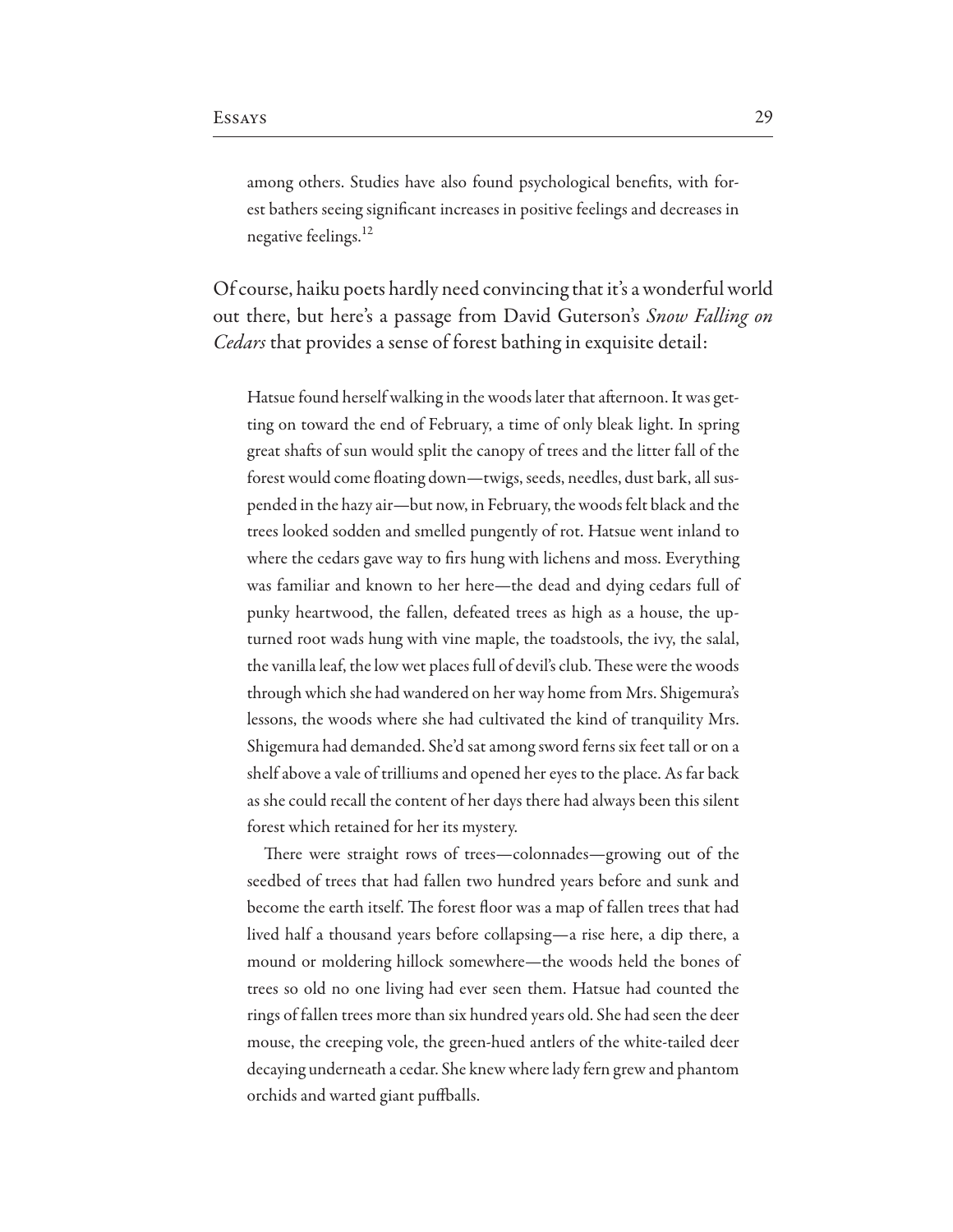Deep among the trees she lay on a fallen log and gazed far up branchless trunks. A late winter wind blew the tops around, inducing in her a momentary vertigo. She admired a Douglas fr's complicated bark, followed its groove to the canopy of branches two hundred feet above. The world was incomprehensibly intricate, and yet this forest made a simple sense in her heart that she felt nowhere else.<sup>13</sup>

Later in the novel, Guterson describes another character as being "so moved by the beauty of the world he could not keep himself from utterance." Surely it is this very transcendence that moves us to write haiku. We cannot help it—even if it comes after a period of speechlessness. What a wonderful world.

| unknown birdsong $-$      | getting lost                      |
|---------------------------|-----------------------------------|
| I wander deeper           | on purpose -                      |
| into the forest           | forest fireflies                  |
| Larry Gates <sup>14</sup> | Christopher Patchel <sup>15</sup> |

In *A Bamboo Broom*, Harold G. Henderson describes Bashō's famous sound-of-water frog poem by saying that "there must have been *external*  quiet for the sound to have been heard and *internal* quiet for it to have been noticed."16 It is this internal stillness that forest bathing can give us. In his book *Wandering: Notes and Sketches*, Hermann Hesse said, "When we have learned how to listen to trees, then the brevity and the quickness and the childlike hastiness of our thoughts achieve an incomparable joy." He also said, "Trees are sanctuaries. Whoever knows how to speak to them, whoever knows how to listen to them, can learn the truth."<sup>17</sup> Speaking of joy, in a *New York Times* essay, "The Joy of Quiet," Pico Iyer refers to the "urgency of slowing down," and how he seeks to "lose [himself ] in the stillness." He quotes Marshall McLuhan as saying "When things come at you very fast [as they do in our wired society], naturally you lose touch with yourself." Iyer says that "The only way to do justice to our onscreen lives is by summoning exactly the emotional and moral clarity that can't be found on any screen." He also reports on a series of tests with results that will come as no surprise to haiku poets,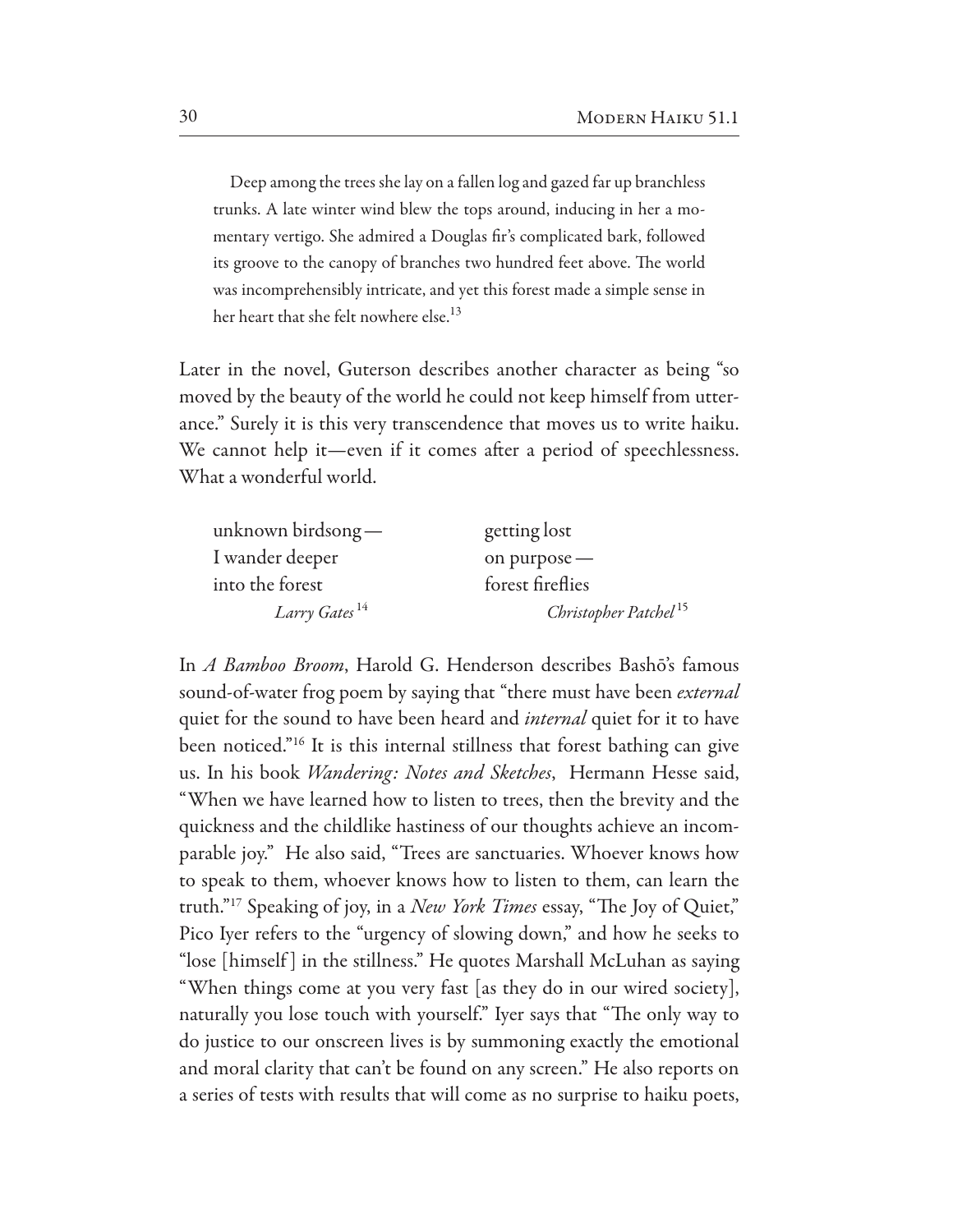that "after spending time in quiet rural settings, subjects 'exhibit greater attentiveness, stronger memory and generally improved cognition'" and that "Their brains become both calmer and sharper."<sup>18</sup>

You can lose yourself in the woods—and in a good way. If a tree falls in the forest and no one is there to hear it, does it make a sound? Well, with forest bathing, you can be a "no one" in the woods and fnally fnd out. And perhaps forest bathing is also a way of going nowhere. In his book T*e Art of Stillness*, Iyer says that "Going nowhere … is not about austerity so much as about coming closer to one's senses," and the job of writers (thus, of course, haiku poets) "is to turn, through stillness, a life of movement into art." He adds that "The point of gathering stillness is not to enrich the sanctuary or mountaintop but to bring that calm into the motion, the commotion of the world." Ultimately, he says that "In an age of distraction, nothing can feel more luxurious than paying attention," and what is haiku but the art of paying attention? Iyer quotes Thomas Merton as saying "I had decided to marry the silence of the forest. The sweet dark warmth of the whole world will have to be my wife."19

We marry the forest, of course, by walking. Ralph Waldo Emerson once said that "Walking has the best value as gymnastics for the mind," and that "beside their sanitary and gymnastic beneft, mountains are silent poets, and a view from a clif over a wide country undoes a good deal of prose." Yet he notes that "Few men know how to take a walk. The qualifcations … are endurance, plain clothes, old shoes, an eye for nature, good humor, vast curiosity, good speech, good silence, and nothing too much." 20

| walking                 | tree                         |
|-------------------------|------------------------------|
| through forest          | falls in the forest          |
| I rearrange             | happy to hear it             |
| the trees               | Marsh Muirhead <sup>22</sup> |
| Paul Reps <sup>21</sup> |                              |

One sage of the wild who knew well how to walk in the woods was naturalist John Muir. He said "The clearest way into the Universe is through a forest wilderness,"23 and that "In every walk with Nature one receives far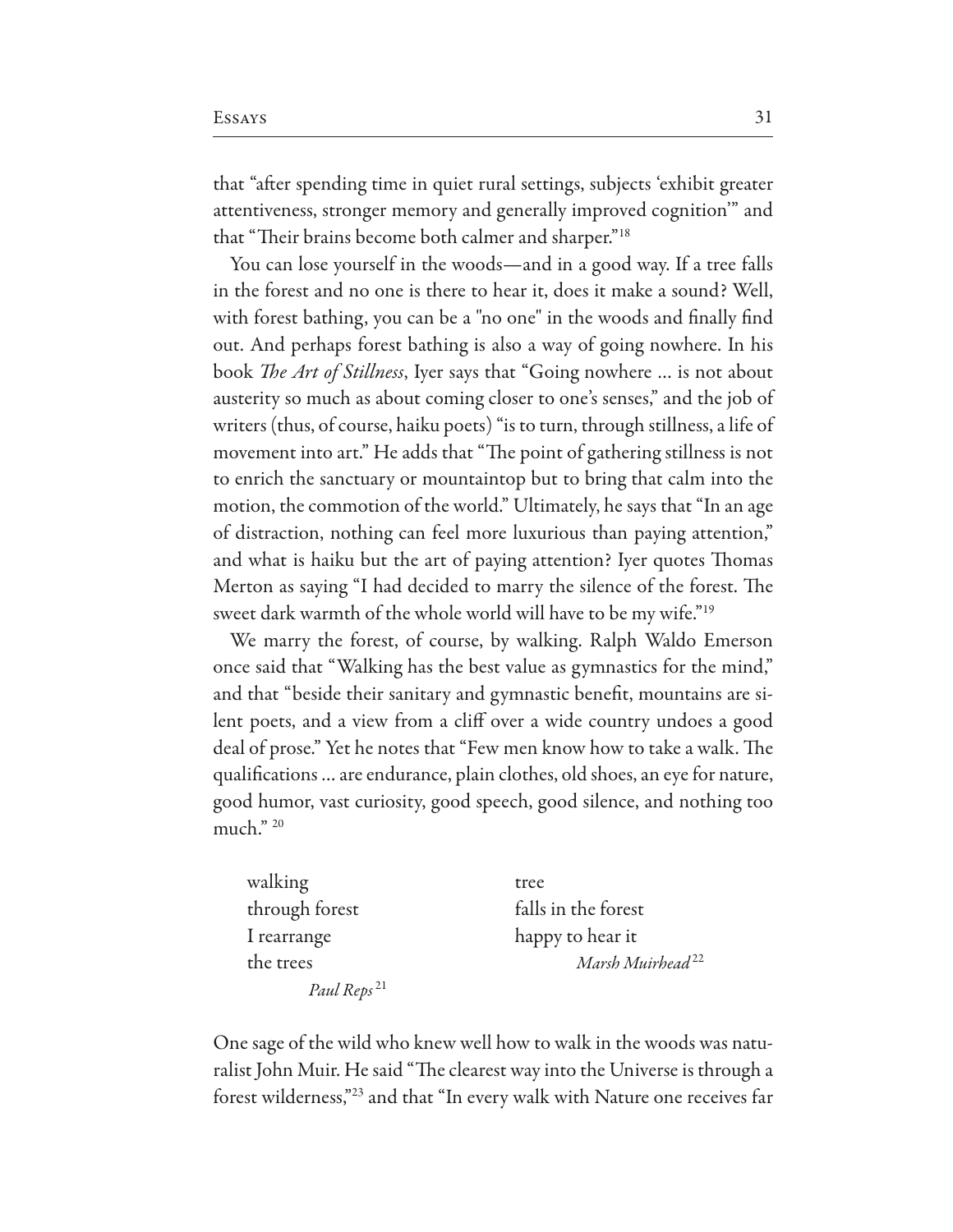more than he seeks."24 He reminds us that "Few are altogether deaf to the preaching of pine trees. Their sermons on the mountains go to our hearts; and if people in general could be got into the woods, even for once, to hear the trees speak for themselves, all difficulties in the way of forest preservation would vanish."25

The idea of forest bathing may seem pure and idealized, and we would do well to keep it that way for ourselves and those around us, but it also risks being overly packaged. In fact, forest bathing is already being commercialized, which may strike some people as unfortunate. Associated Press travel editor Beth J. Harpaz reports that "interest in the concept is growing, with spas, resorts, retreat centers, gardens and parks ofering guided 'forest bathing' experiences," such as \$160 for a "50-minute guided forest bathing experience" at Mohonk Mountain House in New Paltz, New York, or \$199 for an "all-day experience at Osmosis Day Spa [in Freestone, California], which includes a massage, lunch, and footbath using forest products like cedar."26 While I'm sure these are wonderful experiences, paying so much for what is freely available outdoors, near almost everyone, seems antithetical to the nature of forest bathing. We can all go haiku hiking without needing to pay for it, or at least not paying more than a tankful of gas.

A similar concept to forest bathing is the Norwegian notion of f*ilu*f*sliv* (pronounced *free-loofts-liv*). This has been translated as "free air life," but it is much more than that. According to Starre Vartan, f*ilu*f*sliv* captures the following spirit:

Coined relatively recently, in 1859 [appearing in a poem by Norwegian playwright Henrik Ibsen], it is the concept that being outside is good for human beings' mind and spirit. "It is a term in Norway that is used often to describe a way of life that is spent exploring and appreciating nature," Anna Stoltenberg, culture coordinator for Sons of Norway, a U.S.-based Norwegian heritage group, told MNN. Other than that, it's not a strict defnition: it can include sleeping outside, hiking, taking photographs or meditating, playing or dancing outside, for adults or kids. It doesn't require any special equipment, includes all four seasons, and needn't cost much money. Practicing frilufsliv could be as simple as making a commit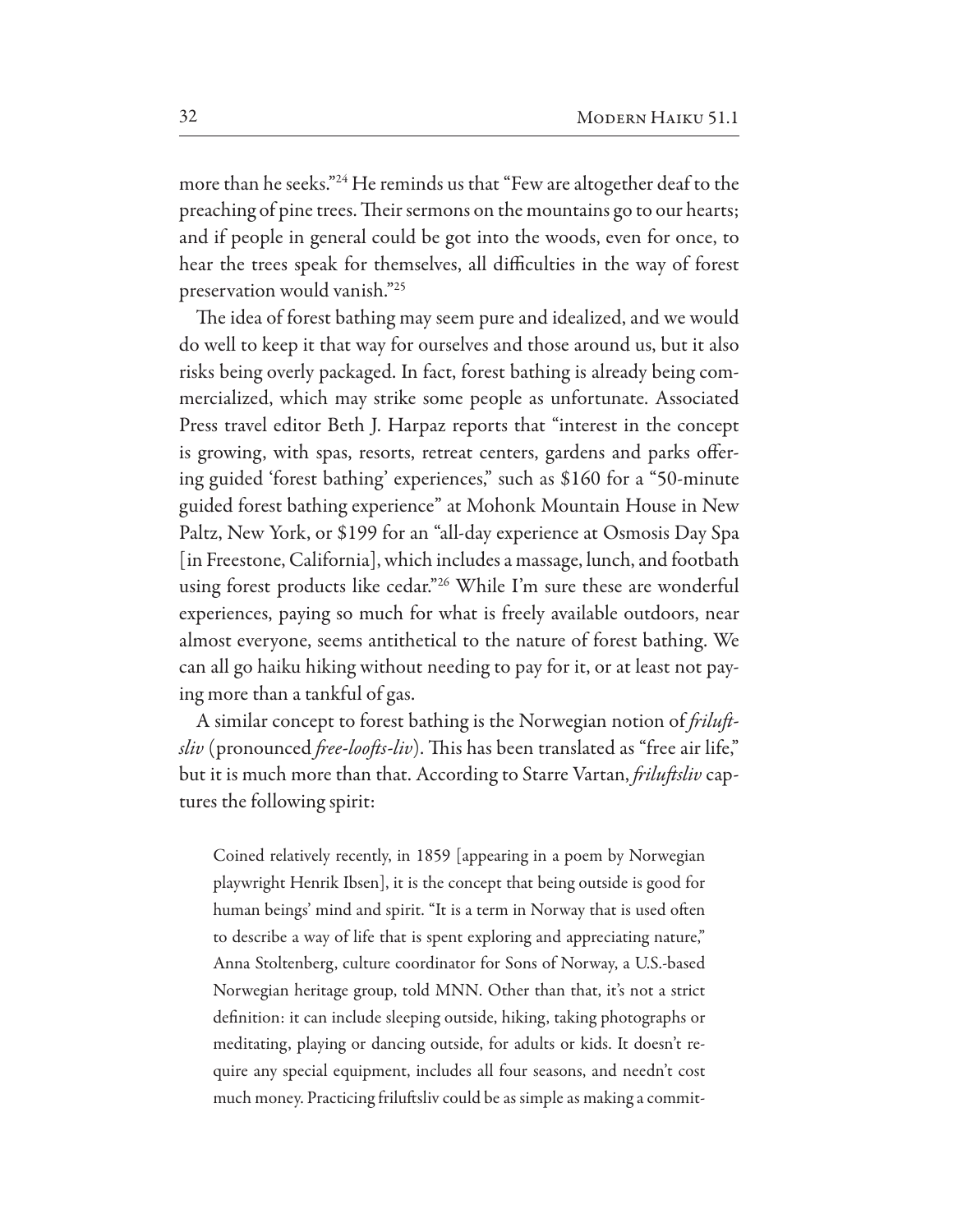ment to walking in a natural area fve days a week, or doing a day-long hike once a month. 27

Or perhaps it could entail going out into the woods and writing haiku every day. Or once a week. Russell McLendon notes that "Frilufsliv is a mouthful … so it may not invade English as easily [as other Scandinavian words]. And it doesn't really need to. While words are important in shaping how we think, it's still the idea behind them that counts."<sup>28</sup> Swedish poet Tomas Tranströmer would seem to agree when he wrote, "The wild does not have words."29 McLendon adds that "there's a dire need for the philosophy of frilufsliv—by any name—in American schools." And, I would add, in all the world's homes and offices, too. There's an inspiring eleven-minute documentary video about f*ilu*f*sliv* on Vimeo at http://vimeo.com/64425721. There's even a website for forest bathing at http://www.shinrin-yoku.org/, with additional videos at http://www. shinrin-yoku.org/video.html.

We can turn our "free-air lives" and forest bathing into poetry. As poet Lorine Niedecker said in a 1967 letter to Gail Roub, "I am what is around me—these woods have made me."30 And they made her poems. Also in 1967, poet A. R. Ammons wrote that "Poetry Is a Walk." His essay compares walks and poetry and concludes by saying that "Poetry is a verbal means to a nonverbal source. It is a motion to no-motion, to the still point of contemplation and deep realization." In this way, hiking in the woods can take us to the same nonverbal source, to still points of interpenetration. Indeed, a walk is poetry. Ammons says that both walks and poems are "useless," but clarifes that "Only uselessness is empty enough for the presence of so many uses," and that "Only uselessness can allow the walk to be totally itself."31 As Lorine Neidecker said, in this way, we become the woods.

snow falling a control of the way on tangled trees an old oak branch

alone with my thoughts becomes a walking stick *Susan B. Auld* 32 *Garry Gay* <sup>33</sup>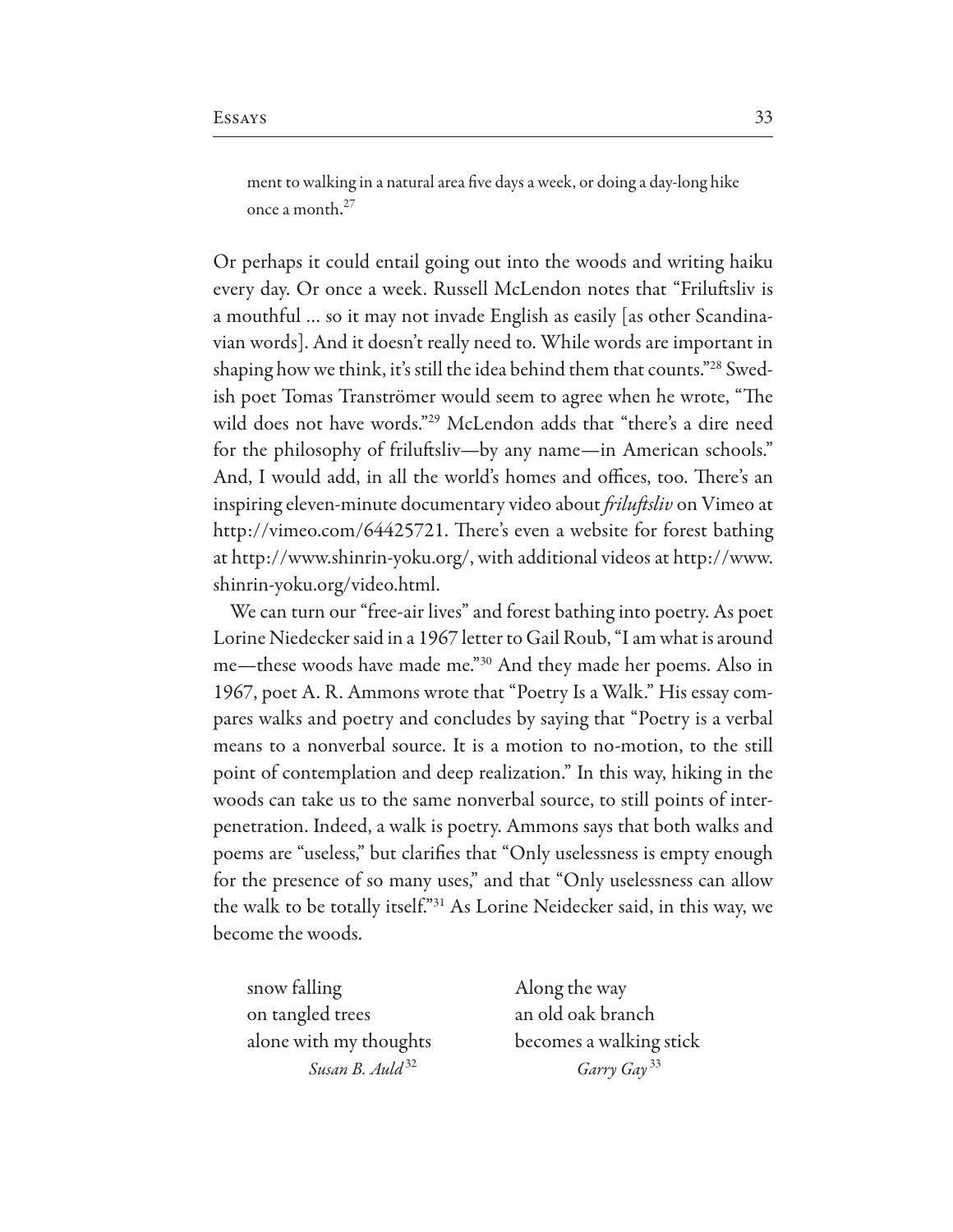Remember, too, Thoreau's essay on "Walking," in which he advises his readers to saunter, a word that he says may derive from the French term *sans terre*, or "without land or a home." He takes this to mean being "equally at home everywhere"—a stance that is "the secret of successful sauntering." And when we walk—Thoreau calls it the "art of walking" we are fully present, living "the gospel according to this moment." Indeed, Thoreau says, "What business have I in the woods, if I am thinking of something out of the woods?" While bathing in what he calls nature's "subtle magnetism," we can be infused by "something in the mountain-air that feeds the spirit and inspires."34 We need these infusions regularly. As environmentalist author Edward Abbey has said, "Wilderness is not a luxury but a necessity of the human spirit, and as vital to our lives as water and good bread."35

Here I think of another French term, f*âneur*—a stroller, loafer, or saunterer. The term was originally associated with Paris in the nineteenth century, suggesting an idle man of leisure, someone interested in exploring, yet not with too much purpose. Such people were eager sponges for the sights and sounds around them in an urban setting, and the same curious attitude might also apply to saunterers in the woods—and to the art of forest bathing. In an interview for the Katonah Poetry Series, Billy Collins notes that a f*âneur* is "a stroller, a dawdler, head in the clouds" and that "He is by nature a day-dreamer whose favorite toys are his thoughts. Not content to leave the natural world alone, he uses its scenes as launching pads for imaginative fights."36 Perhaps even haiku.

| the pine doesn't care         | listening to my steps      |
|-------------------------------|----------------------------|
| after farting in the forest   | the forest passes          |
| I belch                       | through me                 |
| Michael Ketchek <sup>37</sup> | Marko Hudnik <sup>38</sup> |

Even if we can't make it to the woods as often as we like, we can still practice the art of forest bathing in whatever few trees we might have near us in cities, taking in everything even in urban environments—to engage in fânerie wherever we might be. In his introduction to T*e Book of Idle Pleasures*, Tom Hodgkinson says that "When we take a stroll at a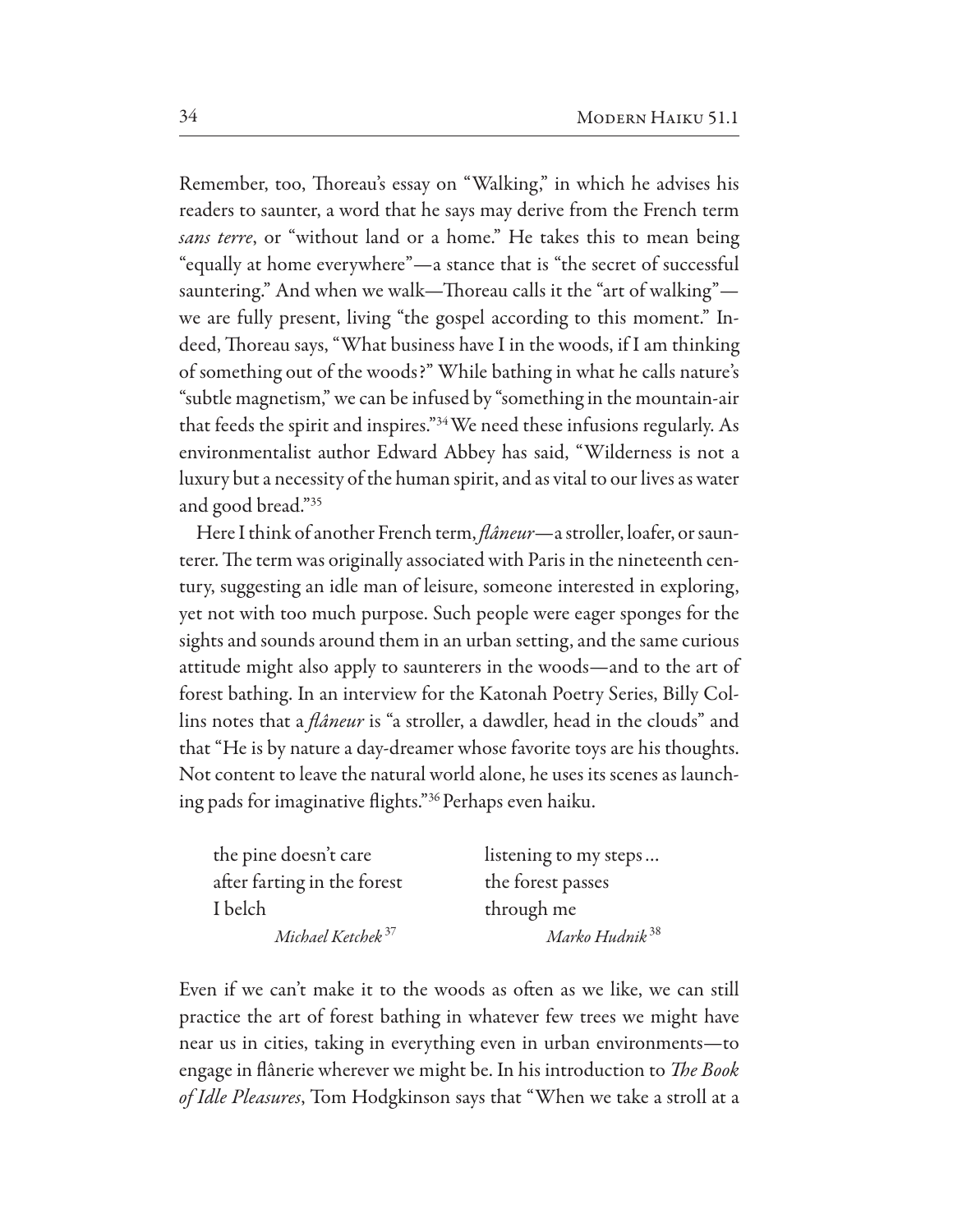deliberately slow pace through the city, and merely observe the currents of life without submitting to the urge to shop, we are making an enjoyable protest against the work-and-consume society. Idle pleasure can also reconnect us with nature."<sup>39</sup> Thich Nhat Hanh has said, "Smile, breathe and go slowly." Likewise, haiku poets might try being content just to observe, or just to experience, and not necessarily be driven to write anything. If sound comes out of silence, and words out of wordlessness, it seems that the forest can provide both silence and stillness if we choose to seek it out. If we are prompted to respond in poetry, our words are a cherry on top of experience.

At the very least, as Paul O. Williams has put it, haiku poets go about "loafng alertly."40 Indeed, perhaps communion with nature is more than enough—an intimate exchange. And so we might agree with Jane Siberry who sings in "Bound by the Beauty," a song from 1989, "I'm going to fnd a forest / And stand there in the trees / And kiss the fragrant forest foor / And lie down in the leaves / And listen to the birds sing / The sweetest sound you'll hear." She adds that "I'm coming back in 500 years / and the frst thing I'm gonna do / When I get back here / Is to see these things I love / And they'd better be here, better be here, better be here."<sup>41</sup>

| quiet woods $-$           | slant of light              |
|---------------------------|-----------------------------|
| he turns to kiss me       | through autumn woods-       |
| through a snowflake       | whitethroat's minor whistle |
| Dejah Léger <sup>42</sup> | Ruth Yarrow <sup>43</sup>   |

In his poem "Wayfarer's Night Song II," Goethe wrote that we cannot help but come to rest in the woods.<sup>44</sup> This is the way the woods can affect us—giving us rest, both physically and mentally, in body and soul. But not just that. The woods can slow us down, and slowing down deepens the connection. As Jeremy Siligson put it, "The woods last longer when you walk slowly."45 You can walk at whatever pace you like, as long as you're present, truly seeing, paying attention—remember Mary Oliver's "Instructions for living a life: / Pay attention. / Be astonished. / Tell about it."46 Nor do you have to be in the thick of a forest to do this, or in any place that's particularly wild. Just getting out to walk anywhere can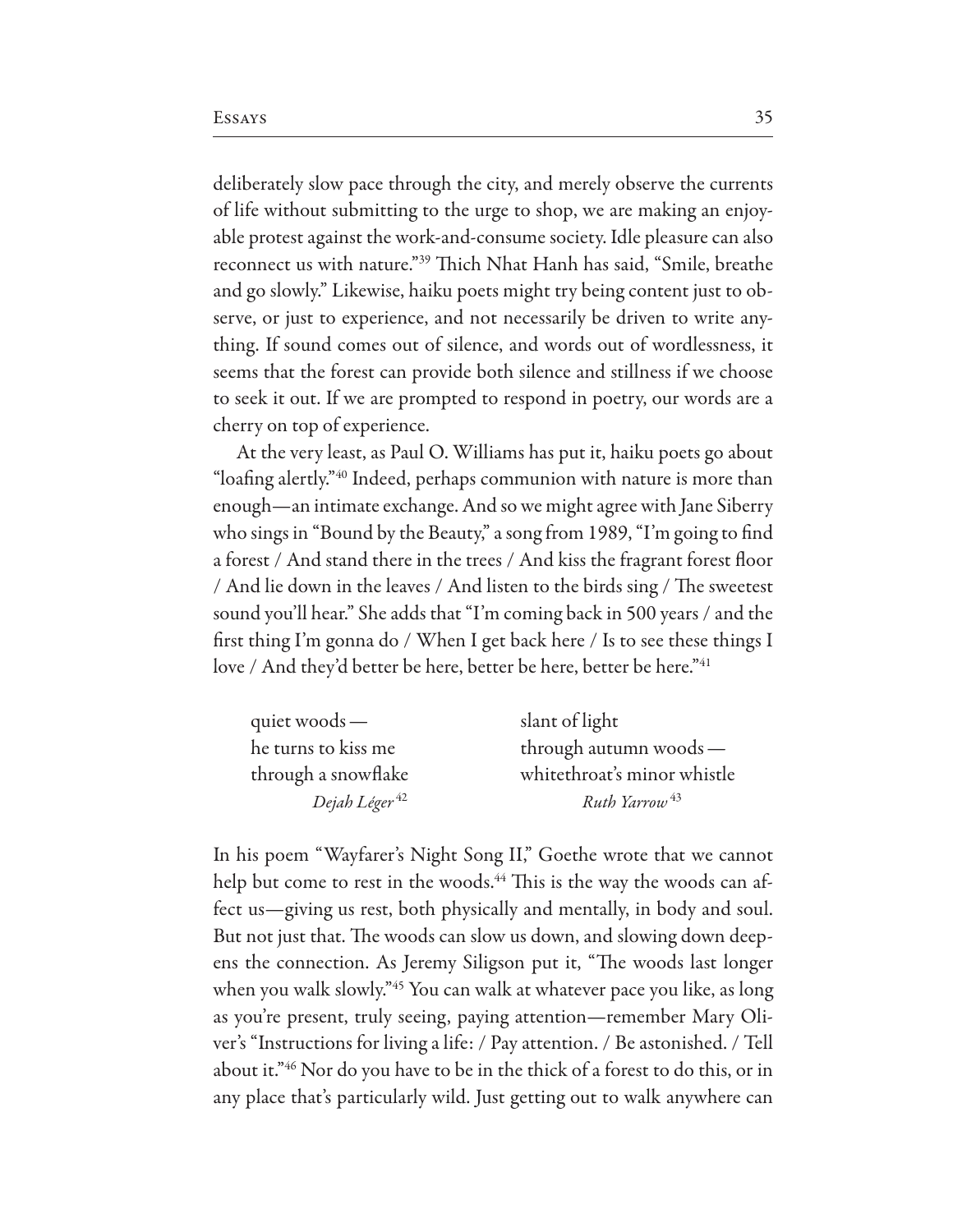provide beneft, more than just being exercise. Here's how memoirist and journalist Vivian Gormick discussed the subject in a 2015 interview with her by Jessica Gross:

I've never strolled. I never set out to encounter, I set out to walk. I set out to dispel daily depression. Every afernoon I get low-spirited, and one day I discovered the walk. I had some place to go on the Upper East Side, and I lived downtown on 12th Street. I decided to walk on impulse and it was three miles and it took an hour and I thought, "Oh, this is great, I feel so much better." Lots of people know this, but I never knew it until I just stumbled on it. And then I began to make deliberate use of it. So I am always walking somewhere. I set myself a destination, and then things happen in the street.<sup>47</sup>

These rewards lie at the heart of taking a ginko, or haiku walk—even if each walk we take doesn't result in a single haiku. The benefit to haiku poets, naturally (yes, a pun), is to reconnect with the world around us and the *words* around us. This reconnection, this communion, gets us physically moving in our environment, without looking for Pokémon especially if we choose natural environments that can recharge us. Such movement brings us new experiences, even if subtle. We can breathe fresh air, and perhaps think about our feelings, our relationships, our values. Or not think at all. Sometimes we can forget about such things, and put all our stresses behind us while we focus on the trees and sky, the fowers and the pathway, one foot in front of the other, swimming in all our senses as we absorb every delicate detail we can. If a haiku comes, then that's gravy—and ofen it will. On a walk in the woods, we may well inhale nature and exhale haiku. But if a poem does not come, perhaps we'll fnd seeds for haiku, and these seeds may germinate later. We can still receive multiple rewards from bathing in whatever forests we can fnd, whether we take the forests of our lives to be literal or fgurative.

| winter woods                         | gone from the woods            |
|--------------------------------------|--------------------------------|
| deeper and deeper                    | the bird I knew                |
| into myself                          | by song alone                  |
| Karma Tenzing Wangchuk <sup>48</sup> | Paul O. Williams <sup>49</sup> |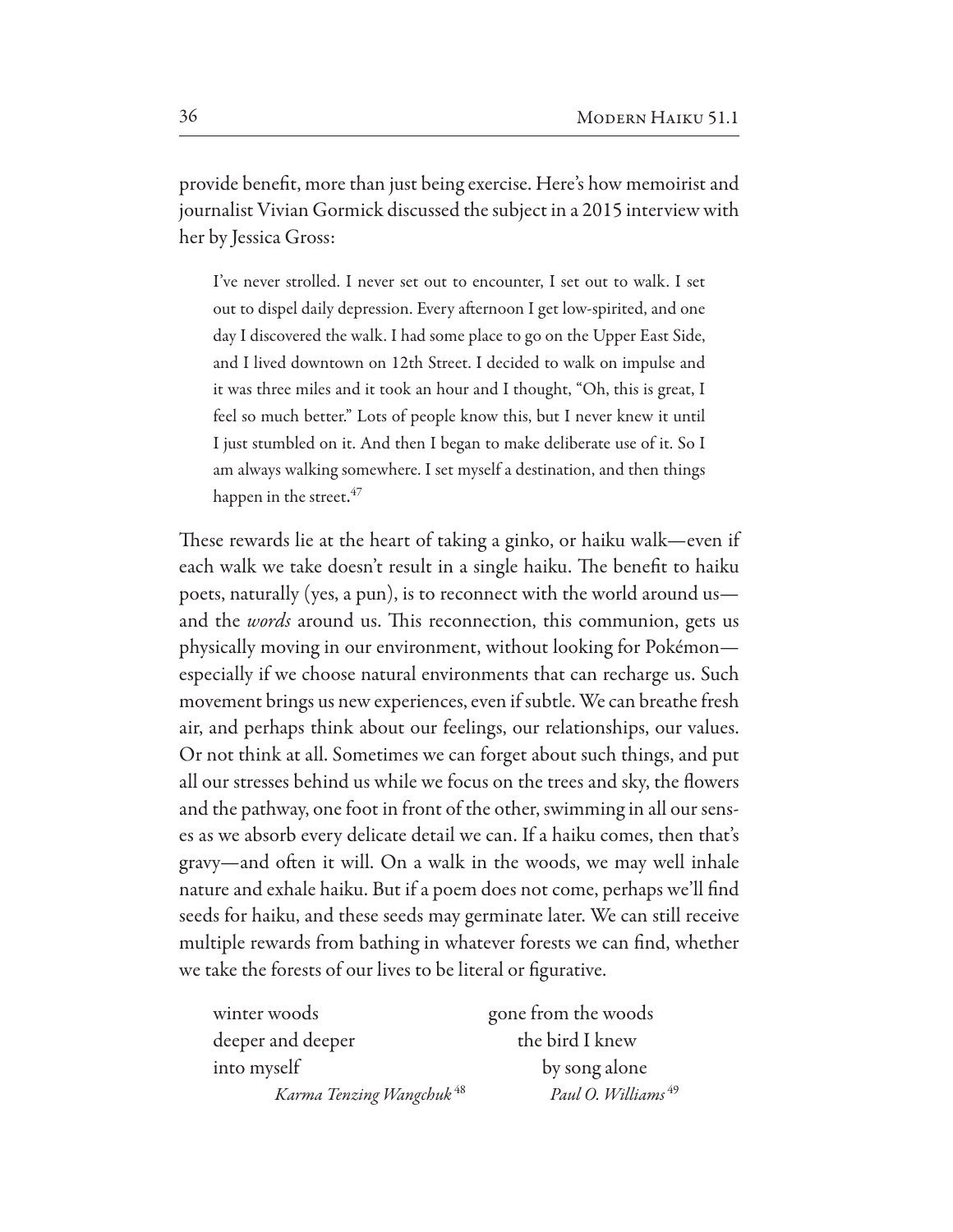all my regrets left in the forest hunter's moon  *Margaret Chula* 50

The following haibun adds a personal context to the preceding essay. Then it's time to add your haiku to the conversation. Find a forest and dive in.

# \* \* \* \*

### Rebirth: An Envoi

On February 17, 2016, I ruptured my Achilles tendon while playing racquetball. I had surgery in early March and then an emergency hospital stay in mid April with complications from the surgery. I nearly died. On April 12 I wrote on Facebook that I was being released from hospital that evening, but said I still wasn't "out of the woods yet." I didn't realize it at the time, but what I really wanted was to be back *in* the woods. I was unable to walk without crutches. In late April I started intensive physical therapy to rehab my tendon. And then on May 17, three months afer the rupture, I posted this on Facebook: "I took a walk in the woods today. An actual walk in the woods. This morning my surgeon gave me permission to drive, and I'm mostly not wearing my boot anymore. I don't need crutches except for prolonged walking. But today I ditched the crutches, drove to a nearby park, and went for a short walk in the woods. Not far, and I'm still limping, but this is progress." That walk was at the Redmond Watershed Preserve, whose woods in the Cascade foothills near Seattle are part of what novelist Margaret Craven called "the greatest forest in the word." I hobbled about a quarter mile on a paved trail to a lake view where most of the trees were leafed out to spring.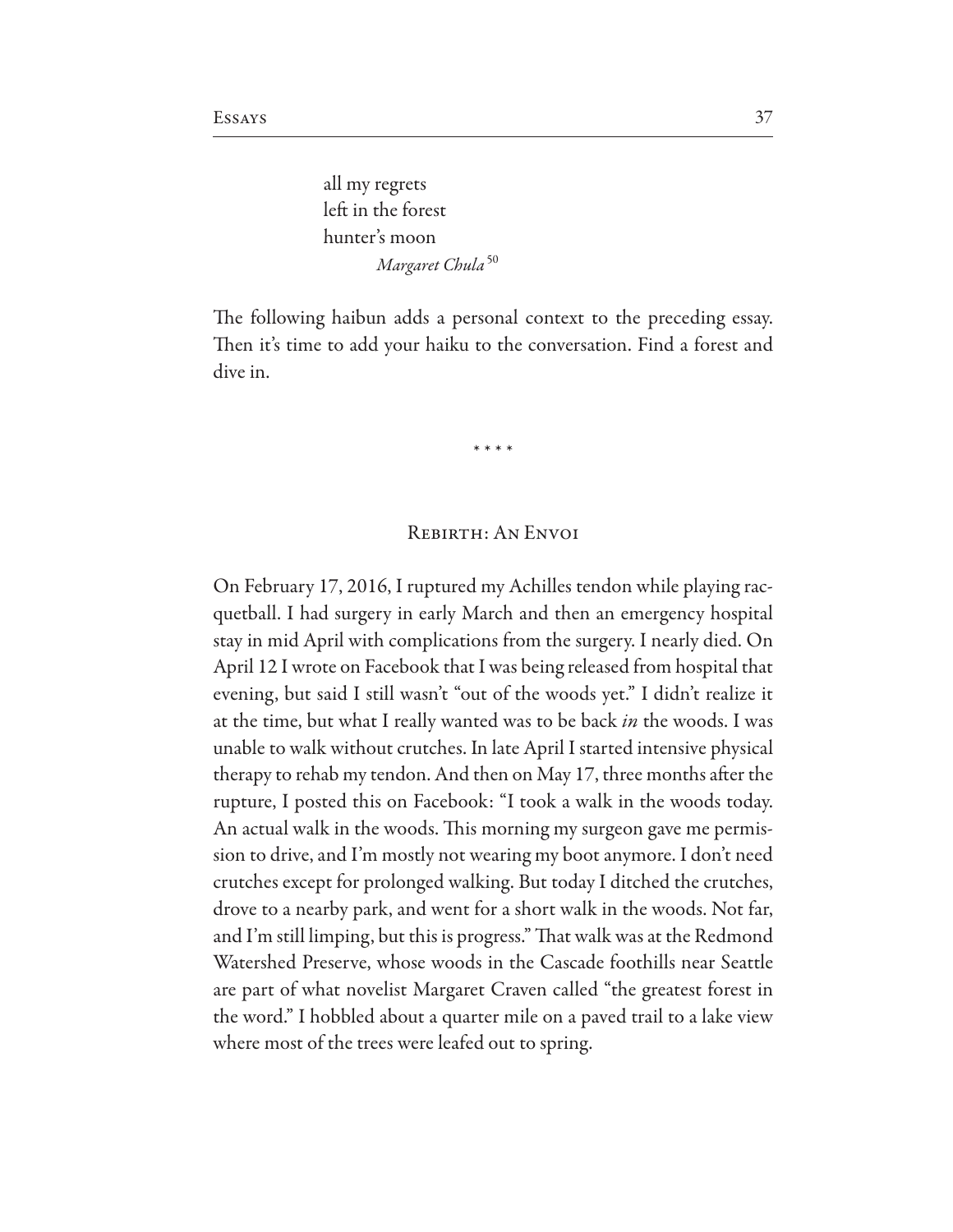clearing sky… a beaver kit's spreading ripples

I knew then that the fall leaves would fy before I could walk more properly. And now it's November. My range of motion and muscle strength still hasn't fully returned, but today I went for my last physical therapy visit. Then I treated myself to another walk at the preserve—I've had several in between. I'm still not playing racquetball but I can walk fairly normally for as many miles as needed. The leaves have turned and most of the yellow ones have fallen to the ground. A few other trees are fery red, and still haven't dropped their leaves. Pine needles colour the paths. I no longer take for granted something as simple as being able to walk. This week a dear poet friend passed away suddenly from a heart attack. We never know when it will be time to go. The ski season will start in a month or so. Maybe I'll be able to make some turns before Christmas, and play racquetball by then too. But for now, even if it's with a diminishing limp, I can enjoy walking in the woods, bathing in the forest and taking pleasure in the vibrant autumn leaves that I anticipated, oh, almost nine months before. Nine months before.

> autumn chill… my dance in the woods with no one watching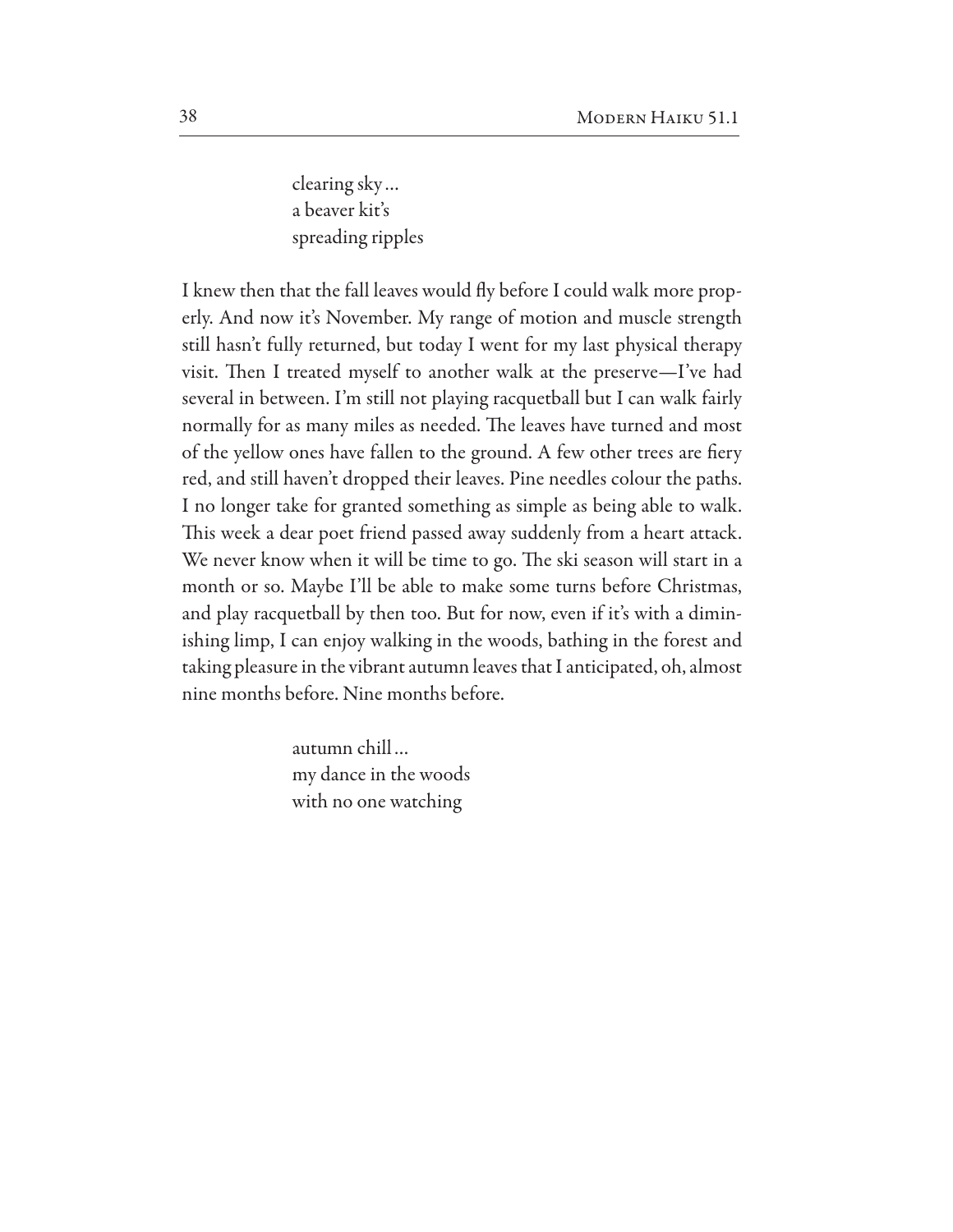#### **NOTES**

 $1$  This essay was first presented in shorter versions on August 13, 2016 at a national meeting of the Haiku Society of America in Portland, Oregon, and on September 15, 2017 at the Haiku North America conference in Santa Fe, New Mexico.

<sup>2</sup> *White Lotus* 9 (Fall/Winter 2009), 19.

<sup>3</sup> *Modern Haiku* 44:1 (Winter–Spring 2013), 118.

<sup>4</sup> *Bottle Rockets* 7:1 (2005), 32.

<sup>5</sup> Lowenstein, Tom. *Classic Haiku*. London: Duncan Baird Publishers, 2007, 33.

<sup>6</sup> *Wisteria* 8 (2008), 21.

<sup>7</sup> *Chrysanthemum* 7 (2010).

<sup>8</sup> Thoreau, Henry David. "Walking," in *The Atlantic Monthly* IX:LVI, June 1862, 657–674.

<sup>9</sup> Selhub, Eva and Alan Logan. "Your Brain on Nature: Forest Bathing and Reduced Stress" in *Mother Earth News*. January 8, 2013.

<sup>10</sup> Welch, Michael Dylan and Scott Wiggerman, eds. *Earthsigns*. Sammamish, Washington: Press Here, 2017, 78.

<sup>11</sup> Welch, Michael Dylan, ed. *Jumble Box*. Sammamish, Washington: Press Here, 2017, 122.

<sup>12</sup> Ricther, Will. "Forest Bathing: Good for the Spirit—and Body" in *Alive*, September 29, 2011 (http://www.alive.com/health/forest-bathing/).

<sup>13</sup> Guterson, David. *Snow Falling on Cedars*. New York: Vintage, 1995, 203–204.

<sup>14</sup> T*e Heron's Nest* 16:1 (2014).

<sup>15</sup> *Presence* 47 (2012), 21.

<sup>16</sup> Henderson, Harold Gould. *The Bamboo Broom*, New York: Houghton Mifflin, 1934, p. 34, emphasis added.

<sup>17</sup> Hesse, Hermann. *Wandering: Notes and Sketches*. New York: Farrar, Straus & Giroux, 1972 , translated by James Wright.

<sup>18</sup> Iyer, Pico. "The Joy of Quiet," in *The New York Times*, December 29, 2011(https:// www.nytimes.com/2012/01/01/opinion/sunday/the-joy-of-quiet.html).

<sup>19</sup> Iyer, Pico. T*e Art of Stillness*. New York: TED Books / Simon & Schuster, 2014, p. 6, 21, 63, 66, and 37, respectively.

<sup>20</sup> Emerson, Ralph Waldo. "Country Life," in *The Atlantic*, November 1904, based on a lecture given in March of 1858 (http://www.theatlantic.com/magazine/archive/1904/11/country-life/376194/).

<sup>21</sup> *Juicing*. Garden City, New York: Anchor Books, 1978, 65.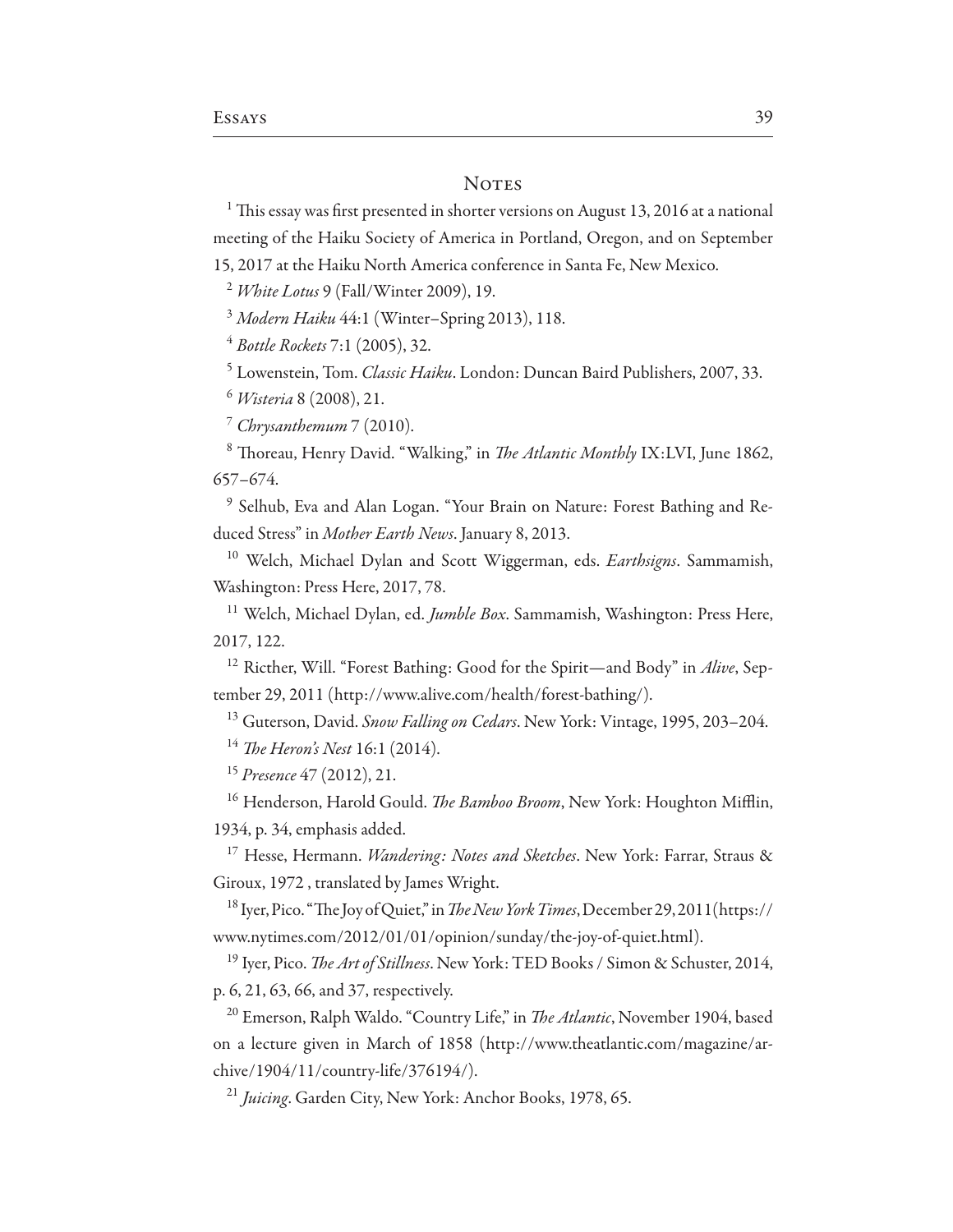<sup>22</sup> *Modern Haiku* 41:1 (Winter–Spring 2010), 72.

<sup>23</sup> Muir, John, *John of the Mountains:* T*e Unpublished Journals of John Muir*. Madison, Wisconsin: University of Wisconsin Press, 1979, 313.

<sup>24</sup> Muir, John. *Steep Trails*. Boston: Houghton, Mifflin, 1918 (http://vault.sierraclub.org/john\_muir\_exhibit/writings/steep\_trails/chapter\_9.aspx).

<sup>25</sup> Muir, John "The National Parks and Forest Reservations," in a speech on November 23, 1895, in *Proceedings of the Meeting of the Sierra Club*, published in the *Sierra Club Bulletin* 1:7, January 1896, 282–83.

 $^{26}$  Harpaz, Beth J. "Forest 'bathing': A mindful walk in the woods, no getting wet," in *Seattle Times*, September 14, 2016 (http://www.seattletimes.com/life/travel/ forest-bathing-a-mindful-walk-in-the-woods-no-getting-wet/).

<sup>27</sup> Vartan, Steve. "7 cultural concepts we don't have in the U.S.," in *Mother Nature Network*, December 30, 2014 (https://www.mnn.com/lifestyle/arts-culture/ blogs/7-cultural-concepts-we-dont-have-in-the-us).

<sup>28</sup> McLendon, Russell. "How 'friluftsliv' can help you reconnect with nature," in *Mother Nature Network*, June 27, 2014 (https://www.mnn.com/earth-matters/ wilderness-resources/blogs/how-frilufsliv-can-help-you-reconnect-with-nature).

<sup>29</sup> Tranströmer. Tomas. "From March '79," translated by John F. Deane, *Selected*  Poems, 1954–1986, Hopewell, New Jersey: Ecco Press, 1987, p. 159. This was the only poem included by Monica Tranströmer on behalf of her husband for his Nobel Prize acceptance speech on 10 December 2011.

<sup>30</sup> Walsh, Phyllis. *Solitary Plo*v*er*. La Crosse, Wisconsin: Juniper Press, 1992, 26– 27.

<sup>31</sup> Ammons, A. R. "Poetry Is a Walk," in *Epoch* 18, Fall 1968, pages 114–19. First delivered as a presentation to the International Poetry Forum in Pittsburgh in April 1967 (http://templepoetry.blogspot.com/2009/06/poem-is-walk.html).

<sup>32</sup> Kacian, Jim, ed. *Chrysanthemum Dusk*. Winchester, Virginia: Red Moon Press, 2016. 40.

<sup>33</sup> *Woodnotes* 22 (1994), 22.

<sup>34</sup> Thoreau, Henry David. "Walking," in *The Atlantic Monthly* IX:LVI, June 1962, 657–674.

<sup>35</sup> Abbey, Edward. *Desert Solitaire*. New York: Touchstone, 1968, 169.

<sup>36</sup> Collins, Billy, in Andrew Kuhn. *How a Poem Can Happen*. New York: Red Spruce Press, 2017 (http://katonahpoetry.com/interviews/interview-with-billycollins/).